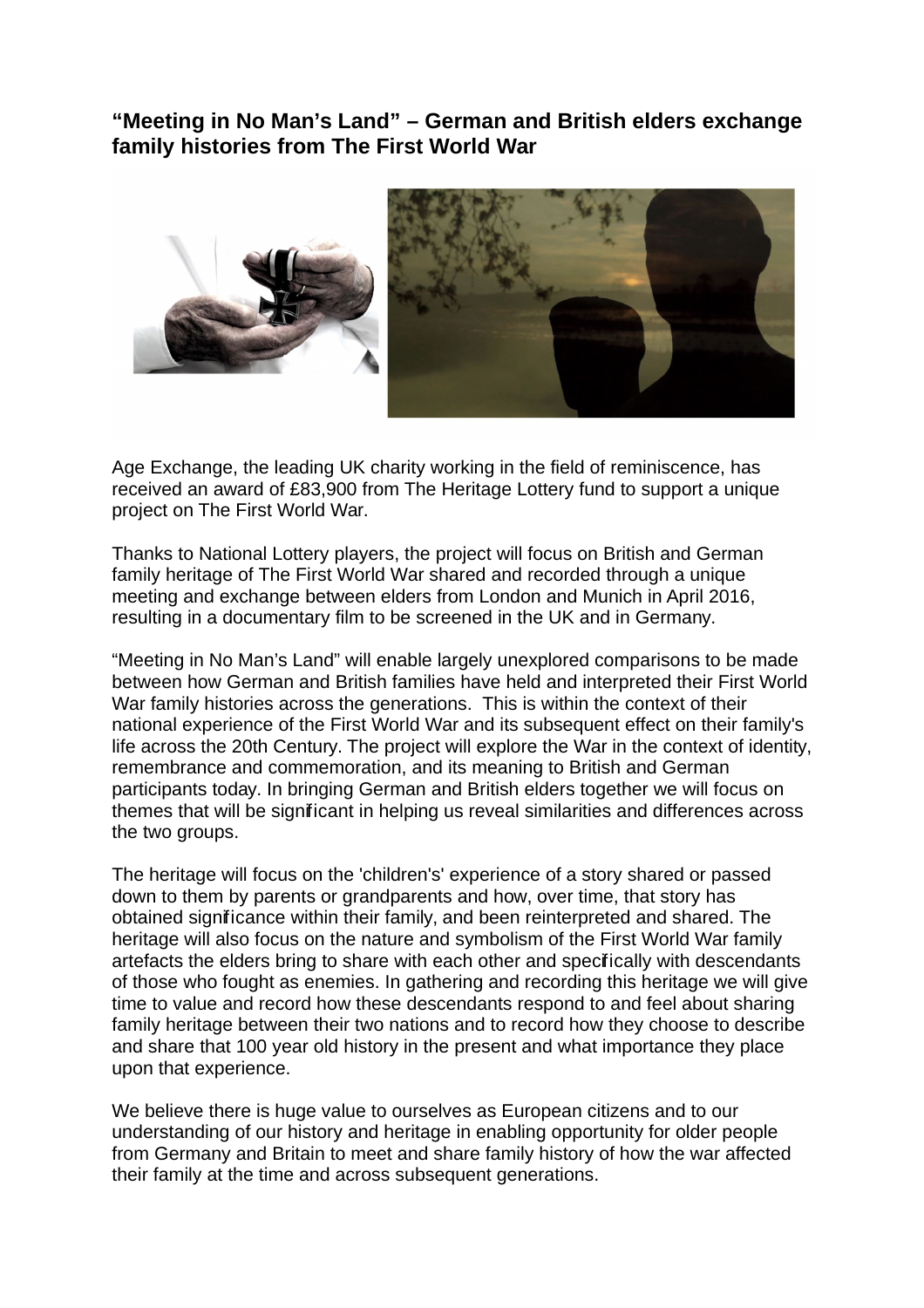Filmed individual and group interviews with German and British elders, and the digitalisation of their First World War family artefacts, letters, diaries etc, will be used to create specific outcomes benefitting audiences in the UK and in Germany. In the UK the documentary film will tour galleries, museums, libraries, schools, including a premiere screening at The National Film Theatre in London (BFI Southbank) to mark the 100<sup>th</sup> anniversary of The Battle of The Somme in July 2016. The recorded film of German and British elders exchanging their histories will also be edited to create Smartphone learning material for British children studying the First World War. This project element will be supported by intergenerational workshops in schools. The film and heritage material from "Meeting in No Man's Land" will be used to encourage young students firstly to learn and then to interpret that learning in the context of their own cultural backgrounds, experience and interests.

In our experience projects that have been supported and delivered during these anniversary years of The Great War do not bring the descendants of former enemies together to enable the exchange of family histories of British and German citizens. This project meets that need, and creates in turn a powerful opportunity to compare and contrast how the War affected families on opposite sides and how it affected those families subsequently during the inter-war years through to how it is experienced and commemorated by descendants today. We believe this project, by its nature, will address the need to work closely with families and reflect more deeply on personal present and historical thinking about remembrance and commemoration.

All resulting filmed interviews, digitised family artefacts and family history contributed during the project, including at project open days in London, will go on-line at History Pin and rest in archive form with The British Library and at Age Exchange.

Stuart Hobley, Head of Heritage Lottery Fund London, said: "Thanks to National Lottery players, projects right across London are helping to deepen our understanding of the First World War. This fascinating project will enable people to get a different perspective on the War in general, and learn more about how its impact on ordinary people from both sides."

"Meeting in No Man's Land" will benefit from research carried out on the project by Professor Mike Roper and Doctor Rachel Duffet from the University of Essex and part of University of Hertfordshire's AHRC/HLF Engagement Centre "Everyday Lives in War: experience and memory of the First World".

Professor Mike Roper, from the University of Essex, said: "For us the project provides a unique opportunity to observe the differences between German and British perspectives on the First World War, as seen through family memories and the testimonies of descendants. We are interested in the kinds of historical understandings that emerge from Age Exchange's work with descendants, and how these compare with more academic approaches. Finally, we want to observe the impact of Age Exchange's activities on the commemorative cultures of each country. We will write an article at the end of the project which develops these themes in relation to Professor Roper's work on children of the Great War in Britain and Australia".